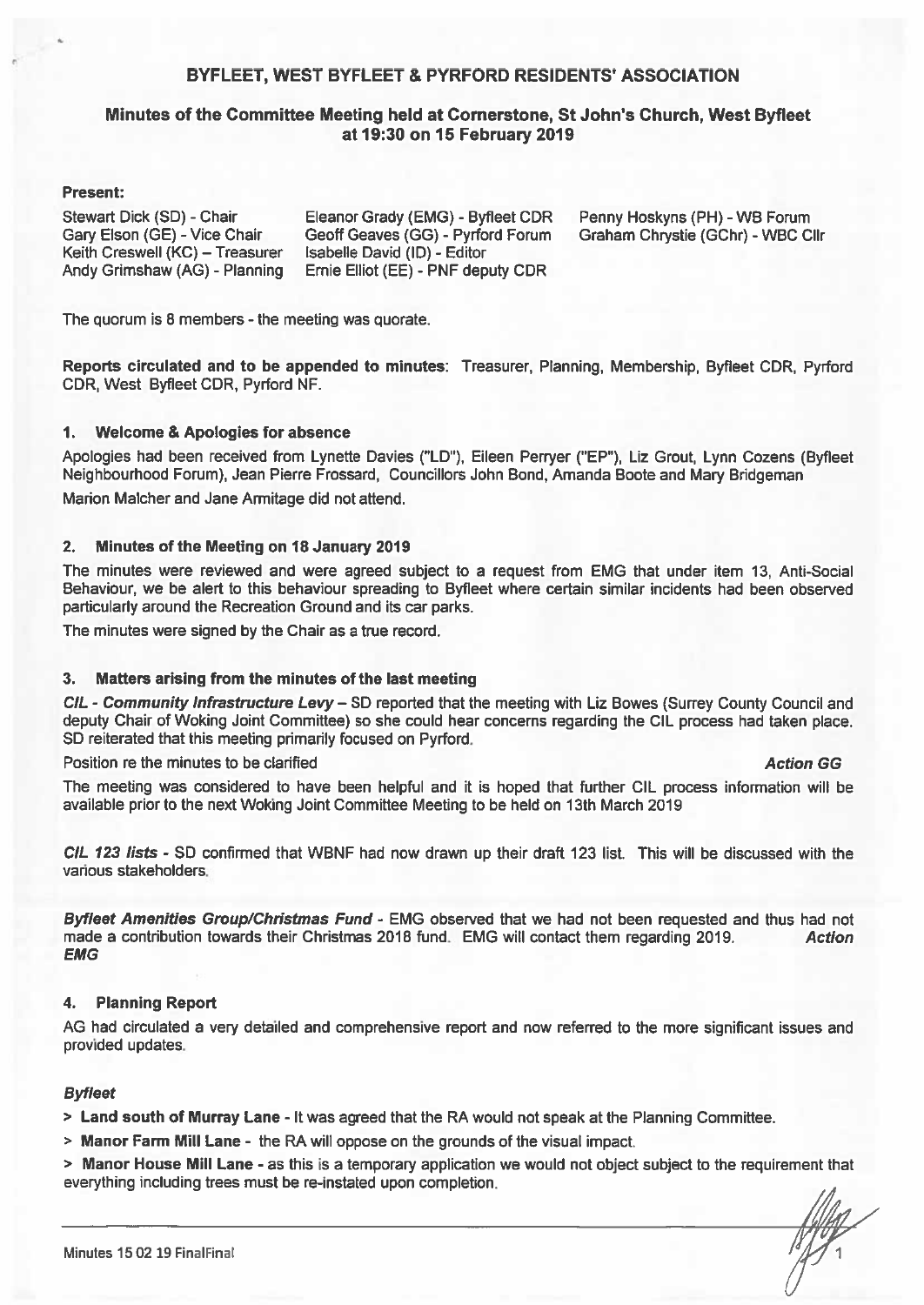> Brewery Lane (Woods Salons Ltd) - discussed and the concerns of Byfleet residents unclear about the planning application were noted.

#### **West Byfleet**

> Sheer House - An update is now due from Altitude. In the last few days there had been much social media discussion on this stalled development. There are at present no signs that Altitude will abandon the project. In reaction to social media Wade Pollard has written to Altitude. There is deep apprehension regarding alternative locations for a chemist and for the Post Office. GChr will liaise with Altitude on these concerns particularly regarding the post Office and the chemists.

#### **Actions:**

SD to discuss with Wade Pollard:

- response from Altitude, if any
- possibility of Altitude subsidising the Post Office
- ways in which Waitrose might be able to make space available
- discussions with Douglas Spinks
- report back from GChr.  $\blacksquare$
- > Broadoaks Park S106 agreed
- > Land to the rear of Invermark House withdrawn from Agenda but application still live
- > Woodlands Avenue/Sheerwater Road refused for the second time. Permission to remove trees not objected to by WBC

#### **Pyrford**

- > 7 Tanglewood --particularly complicated issues involving encroachment on a neighbour's property. Discussion re planning and trespass. Agreed that AG would not advise parties.
- > Lees Farm if containers are not removed then planning consent is required.

### **Outside Three Villages**

- > Fairoaks Airport WBC has objected due to concerns re impact on infrastructure!
- > Oyster Lane/Wintersell Road infrastructure road and traffic issues.
- > Heathrow Flight Path the Committee was reminded of the Heathrow Consultation and the immediate rearrangement of current runway usage which may result in increased and lower flights over the Three Villages. There was to be a consultation in West End the following day with an audio-visual presentation and an opportunity to express objections if so wished.

#### 5. **Councillors' Report**

The Byfleets - In the absence of the Councillors there were no reports.

GChr - reminded us that WBC planning department was currently severely under resourced resulting in delays. This was being addressed but would take time to resolve.

Most matters had already been discussed.

He advised the committee regarding the intrusion onto Old Avenue by the residents of 204 Albert Drive, Sheerwater which had been brought to his attention by SD

#### Treasurer's Report - report circulated before the meeting. 6.

There is currently a deficit which given the time of the year is to be expected. However what was pleasing was the number of residents who have availed themselves of paying by bank transfer.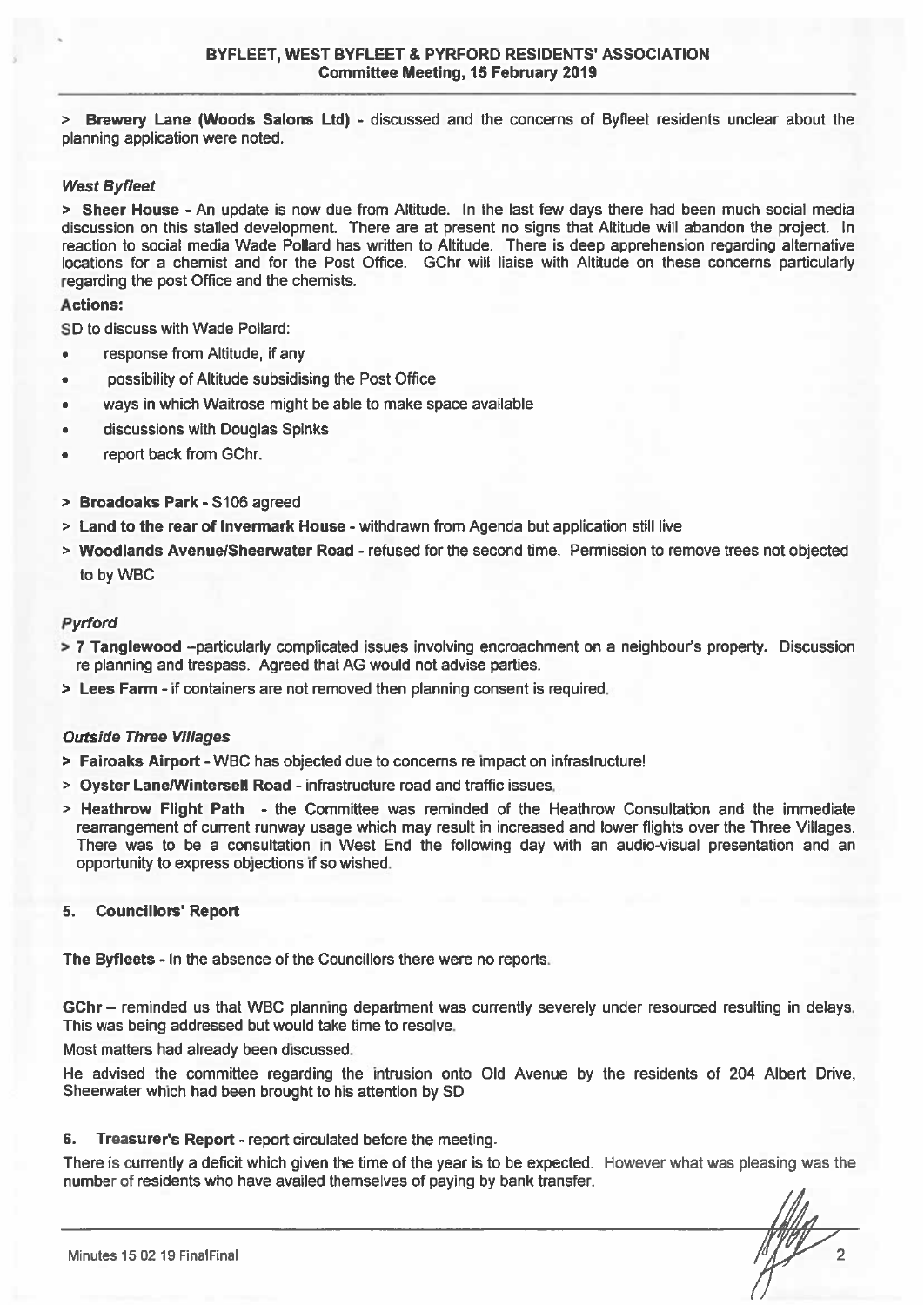There was a discussion regarding the funding of Byfleet Neighbourhood Forum. It was unclear as to whether they have applied for their full Locality Grant entitlement. Until that is clarified it was agreed that there would be no alteration to current arrangements.

EG will draft a note to Godfrey Chapples to establish what funding has been applied for and what has been received. **Action EG** 

7. Acting Membership Secretary's Report - a report and data had been circulated before the meeting. This was noted.

The last Drop-In had lower attendance than usual. Wade Pollard had suggested that we might consider changing their format and that there should perhaps be individual Drop-Ins in each village - i.e. three instead of one. The Committee was not in favour as such a move would, amongst other matters, detract from the fundamental wish to have an integrated Association.

ID enquired about reducing the number of The Resident copies that are printed (currently 3,000). For the time being it was agreed to continue at this level.

 $\mathbf{R}$ RA Roles and Responsibilities - in view of the many comments that had been received from KC on the afternoon of the meeting SD withdrew his paper.

To be resubmitted.

However we agreed that Chief District Representative should be renamed as Village Representative and Footpath Officer should be Rights of Way Officer.

#### 9. **AGM**

The agenda was agreed.

**Other Actions:** 

- > AGM Posters to be displayed in Village notice boards.
- > Bring forward booking of hall
- > Catering including wine and some food. Discuss with EP
- > Technology
- > Minutes
- > Printing of Agenda; Minutes 2018; Treasurer's Report
- > Name badges

#### 10. Website – Report noted

Members only area of the website to remain an ongoing agenda item. AG to contact Alan Fuller to discuss how this might work. This area could contain the newsletters, a newsletter archive, a forum, news items etc.

#### 11. Editorial

Issue 160 of The Resident is another success

There was agreement that we should try to make more of the work of the RA in the Magazine ie what the footpath officer does etc. This will be an on-going discussion.

12. Footpath officer – A very detailed report had been received and the Committee expressed their thanks.

13. Events Co-ordinator - there was no report.

#### 14. CDR Reports

Byfleet - a report from EG and JPF had been circulated before the meeting. The various issues contained therein were noted.

**Action SD** 

**Action SD/LD Action SD/EP Action GE Action EMG Action LD/SD Action LD** 

**Action GE**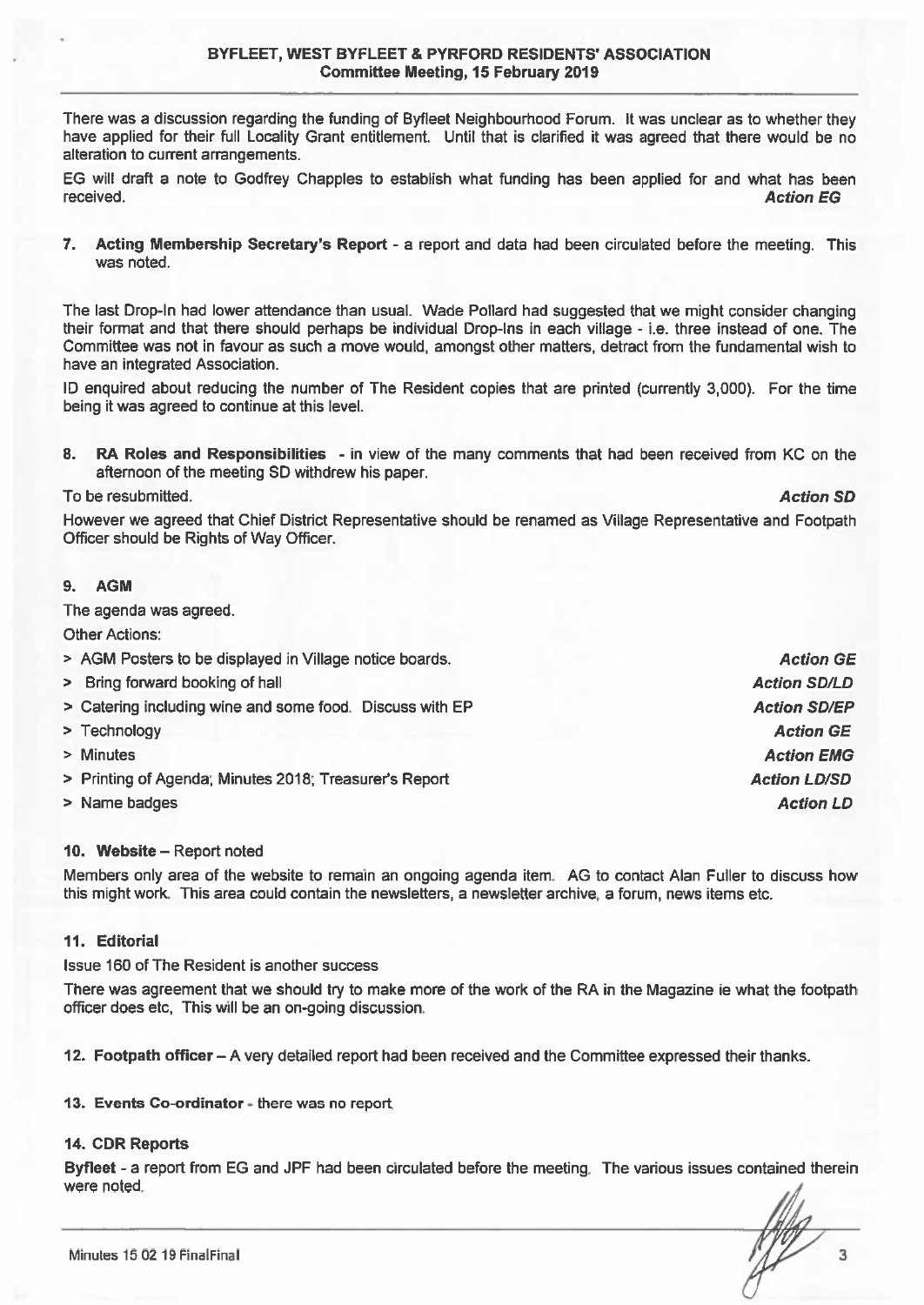West Byfleet - KC submitted his first report in his capacity as acting CDR and with the agreement of Liz Grout pending her retirement.. It was noted with appreciation that Elizabeth Leese had agreed to be his deputy. It was hoped that Emma Slaymaker would also agree to become a deputy CDR.

**Pyrford** – a report from AG had been circulated before the meeting. This was noted.

#### $15.$ **Forum Reports**

Byfleet - no report. Going forward a brief report would be welcomed.

Pyrford - GG discussed the various events that will form part of their fund raising campaign. Also the heritage video.

West Byfleet - PH observed that most issues had been covered. However the Children's play area on the Recreation Ground will be opened by the Mayor on 5th April and the Stoop family will be in attendance.

Post meeting event - this date has now been put back.

PH also reported that Wade Pollard and Ian McAtamney had attended the Marston's AGM. Wade has since written to them attaching the Concept Plan. The Bowls Club lease has expired and there are difficulties with WBC as regards renewing it. The Scouts and Guides facilities are not suitable and there appears to be no solution for the provision of alternative and extended accommodation at this time.

#### 16. **AOB**

#### > Men in Sheds

While male gender specific this is a most commendable organisation. The RA is currently preparing a list of local charities etc that are worthy of our support and general awareness and we will include this on the final list for publication on the website.

#### > West Byfleet Business Association

We were advised that Jane Armitage was standing down. This effectively leaves the association devoid of leadership. A questionnaire has been sent to the membership seeking feedback on the association that they would like. It would be disappointing were this body to disappear. Perhaps it needs to embrace the Three Villages.

GE to report back.

#### > West Byfleet Live

There is no one to run/organise this event and no one considered that they had the skill base or experience to do  $SO<sub>2</sub>$ 

PH has proposed a community picnic day which concept was well received.

GE will speak with Riette Thomas at WBC to establish if there is any way that we could run a scaled down alternative event on the Recreation Ground with financial support and event organisational assistance from WBC's **Action GE** Celebrate Woking budget.

AGM confirmed for Thursday, 14 March 2019 in Good Shepherd Hall, Church of the Good Shepherd, Pyrford. Speaker confirmed as David Munro, Surrey Police and Crime Commissioner.

Drop-in dates:

Saturday, 8 June in Byfleet at 14:00 - Village Hall booked by LDD Saturday, 12 October in Pyrford at 14:00 - booked by AG

### 17. Next meeting - Friday, 15 March 2019

Meeting closed at 23.00

Standard Je Julk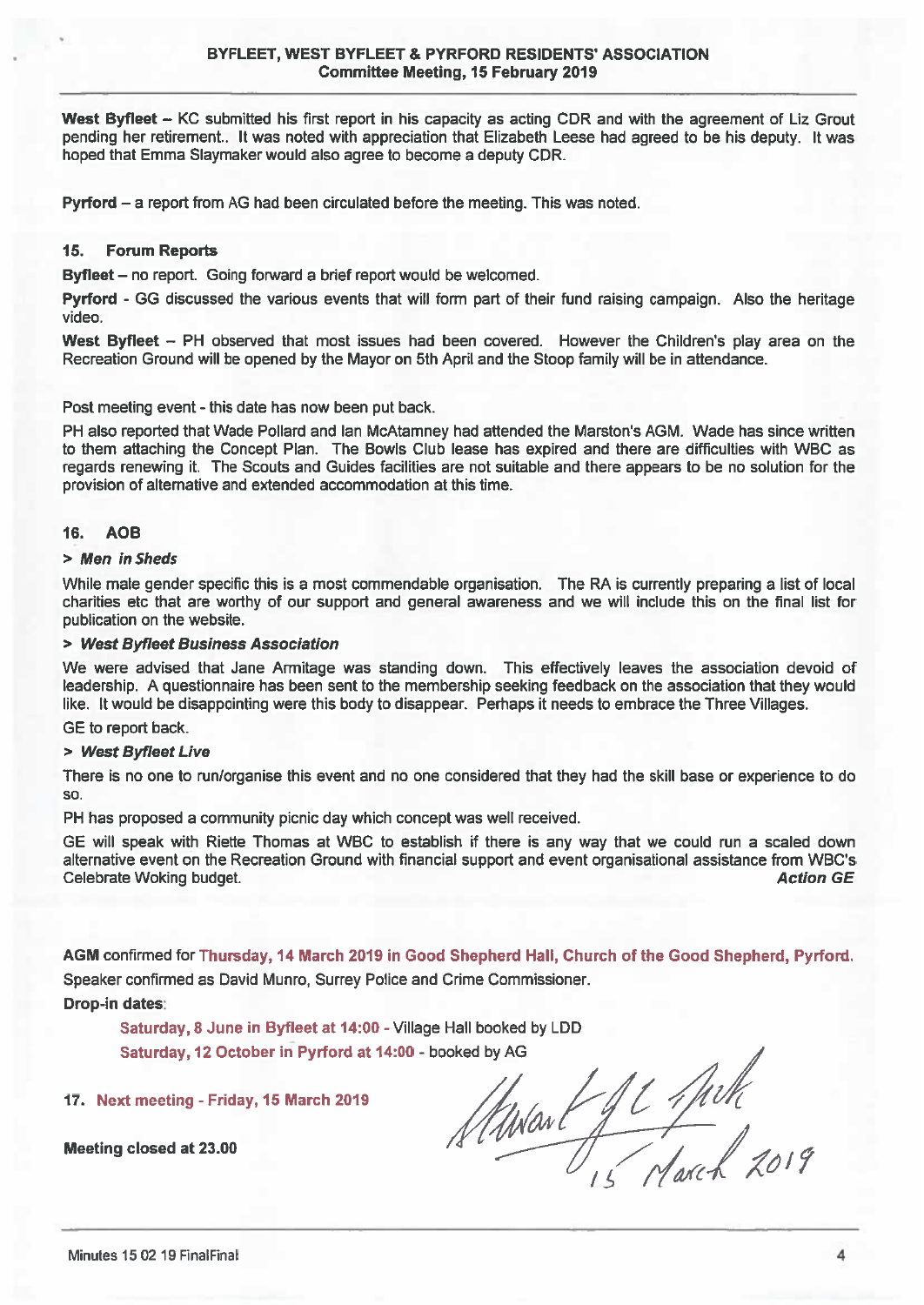# **PLANNING REPORT – FEBRUARY 2019 MEETING - 15/02/2019**

**A) KEY POINTS**

# **B) PLANNING COMMITTEE UPDATES**

**a) Dates – next 26/02/2019**

# **b) Appeals/Enforcements**

- a. Robinia, 2 White Pillars, Holly Bank Rd, West Byfleet **Tree lodged 02/18**
- b. 30 Parvis Road West Byfleet **Appeal Dismissed**
- c. Lees Farm Cottages, Pyrford **Appeal Granted**
- d. 1 Magdalen Crescent, Byfleet **Appeal Dismissed 12/11/18**
- e. 27 Winern Glebe, Byfleet **Decision awaited**

# **c) Relevant matters from most recent Planning Committee**

- Land rear of Invermark House **Recommended for APPROVAL but WITHDRAWN**
- **C) PLANNING APPLICATION VOLUMES & RETROSPECTIVE APPLICATION LIST**

# **D) PLANNING APPLICATIONS**

# **1. Across Villages**

a. SCC Parking Review – **Implementation stage – Line drawing completed** 

# **2. Byfleet**

- 1. 1 Magdalen Crescent New dwelling **Refused** –**appeal dismissed**
- 2. Land rear of 27 Winern Glebe New dwelling **Pending consideration – Applicant appealed**
- 3. 101 And 101A Oyster Lane Residential to business **RETROSPECTIVE REFUSED Enforcement**
- 4. 18 Church Road Byfleet Outbuilding **RETROSPECTIVE – APPROVED**
- 5. Boyds Farm Murrays Lane 2 Travellers pitches **REFUSED**
- 6. Land South of Murrays Lane Temporary to permanent **Pending consideration**
- 7. Byfleet Football Club Container units **APPROVED**
- 8. 19 Petersham Avenue a mobile home unit in rear garden **APPROVED**
- 9. 37 Eden Grove Road Outbuilding **RETROSPECTIVE - Pending consideration**
- 10. Castlemaine Court, 20 Rectory Lane, Byfleet -2 additional flats **Pending consideration**
- 11. 78 Chertsey Road erection of 6x two storey dwellings in rear plot **Pending consideration**
- 12. 99 High Road, Byfleet Change of use to beauty and nail salon **Pending consideration**
- 13. 4 Glebe Gardens Byfleet West Byfleet Extension **RETROSPECTIVE – Pending consideration**
- 14. Manor House Mill Lane Temporary parking **– Pending consideration**
- 15. Manor Farm Mill Lane Replacement mobile mast **– Pending consideration**
- 16. Wood Salons Ltd 2A Brewery Lane change of use **– Pending consideration**

## **3. West Byfleet**

- 1. Sheer House Demolition & rebuild **Awaiting Full Planning Application**
- 2. Tudor House, 89 Station Road Demolition & rebuild **Pending Consideration**
- 3. Marchmont, Hollybank Road Demolition & rebuild **Pending consideration**
- **4.** Land to rear of Invermark House **Pending consideration**
- 5. 25 Old Woking Road Barclays Bank cessation **Pending Consideration**
- 6. 15 Old Woking Road Collisons fitting out **Pending Consideration**
- 7. 5 Old Woking Road Brooklands Jewellers Bollards **Pending Consideration**
- 8. 25 Station Approach Eat & Chill to Nail Bar **APPROVED**
- 9. Woodlands Sheerwater Road 9 Flats **REFUSED** (previous 10 flats also **REFUSED**)
- 10. West Byfleet Golf Club Sheerwater Road storey buggy and trolley storage **Pending Consideration**
- 11. Rosemount House, Pyrford Road car park changes **APPROVED**
- 12. Lello's 18 Station Approach Advertisement consent **Pending consideration**

# **4. Pyrford**

1. Lees Farm, Pyrford Rd – RETROSPECTIVE - Cladding – REFUSED – Appeal granted 7/11/18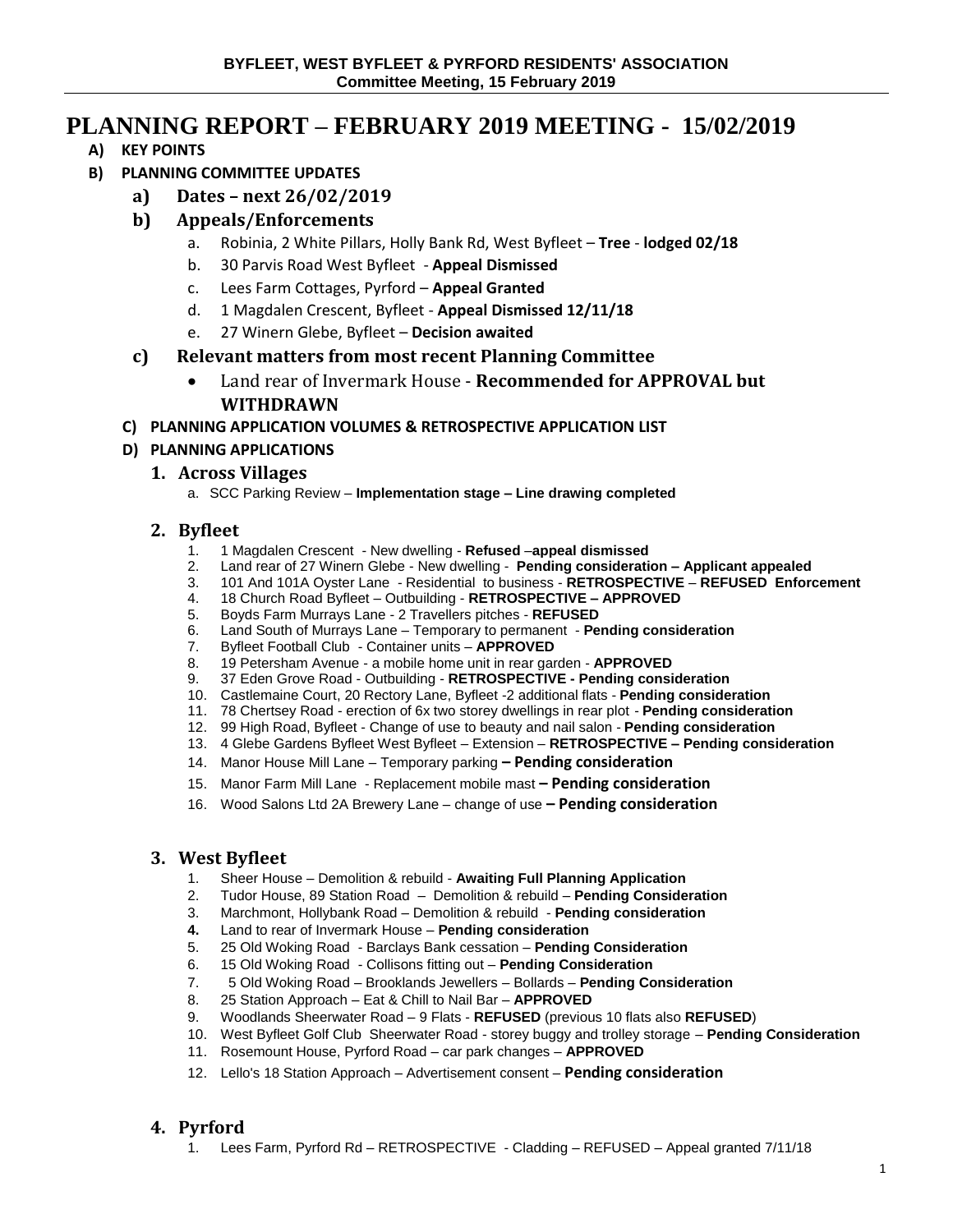#### **BYFLEET, WEST BYFLEET & PYRFORD RESIDENTS' ASSOCIATION Committee Meeting, 15 February 2019**

- 2. 18 Norfolk Farm Close Demolition & rebuild APPROVED with £13.3k CIL Minor change agreed
- 3. Marshall Parade, Coldharbour Road New application Withdrawn
- 4. Pyrford Primary School, Coldharbour Rd music facility APPROVED
- 5. Lady Place Farm Church Hill Dog Day Care APPROVED
- 6. Chippings Pyrford Heath demolition & rebuild APPROVED
- 7. 5 Marshalls Parade Change of use to Nail Bar Pending Consideration
- 8. The Hollies, Pyrford Road RETROSPECTIVE APPROVED
- 9. The Anchor Pub, Pyrford Lock, Wisley new porch and lean-to addition Pending Consideration
- 10. 8 Lincoln Drive Pyrford replacement of conservatory roof Pending Consideration
- 11. Avens House Nursing Home 1 Broomcroft Drive Pending Consideration
- 12. 9 Tanglewood (4 applications) dormer & extensions APPROVED, REFUSED & Pending consideration
- 13. 7 Tanglewood (2 applications) Dormer & extension APPROVED & Pending consideration

### **E) OUTSIDE THREE VILLAGES**

- 1. Sheerwater Regeneration **Pending consideration**
- **2.** Heathrow Expansion Consultation **Closed**
- 3. Heathrow Airport Noise Consultation **Closed**
- 4. Highways England A3/M25 Junction 10 Consultation **Closed** WBC no objections
- 5. A320 Corridor Study issued
- 6. Fairoaks Airport **WBC objects as it has concerns about the impact on infrastructure**
- 7. Heathrow Flight Path Consultation **Closes 4th March 2019**
- 8. Waste Transfer Station **SCC closed 4 February 2019**

#### F) **TO WATCH**

- 1. Former Byfleet Fire Station
- 2. Marstons Pub/Restaurant
- 3. 135 Old Woking Road
- 4. Lorry Park West Byfleet Golf Club
- 5. Surrey Waste Management
- 6. A245 corridor Study **Published**

### **G) APPROVED PLANNING APPLICATIONS CDR TO WATCH**

- 1. Byfleet
	- 1. Manor School, Byfleet
	- 2. Manor House, Mill Lane
	- 3. Garages Rear off 38-44 Eden Grove Road
	- 4. Land north of Berry's Lane
- 2. West Byfleet
	- 1. Land Adj Social Club, Station Approach, West Byfleet.
	- 2. Haslemere, Oakcroft Road, West Byfleet.
	- 3. Roxburgh House Lavender Park Road
	- 4. Broadoaks, Parvis Road, West Byfleet
- 3. Pyrford
	- 1. Marshall Parade, Coldharbour Road, Pyrford
	- 2. Pyrford Primary School, Pyrford
	- 3. Milestones, Pyrford Road, Pyrford

### **H) OTHER PLANNING MATTERS**

- 1. Parking Standards
- 2. Green Belt/SADPD Awaiting outcome of Reg 19 consultation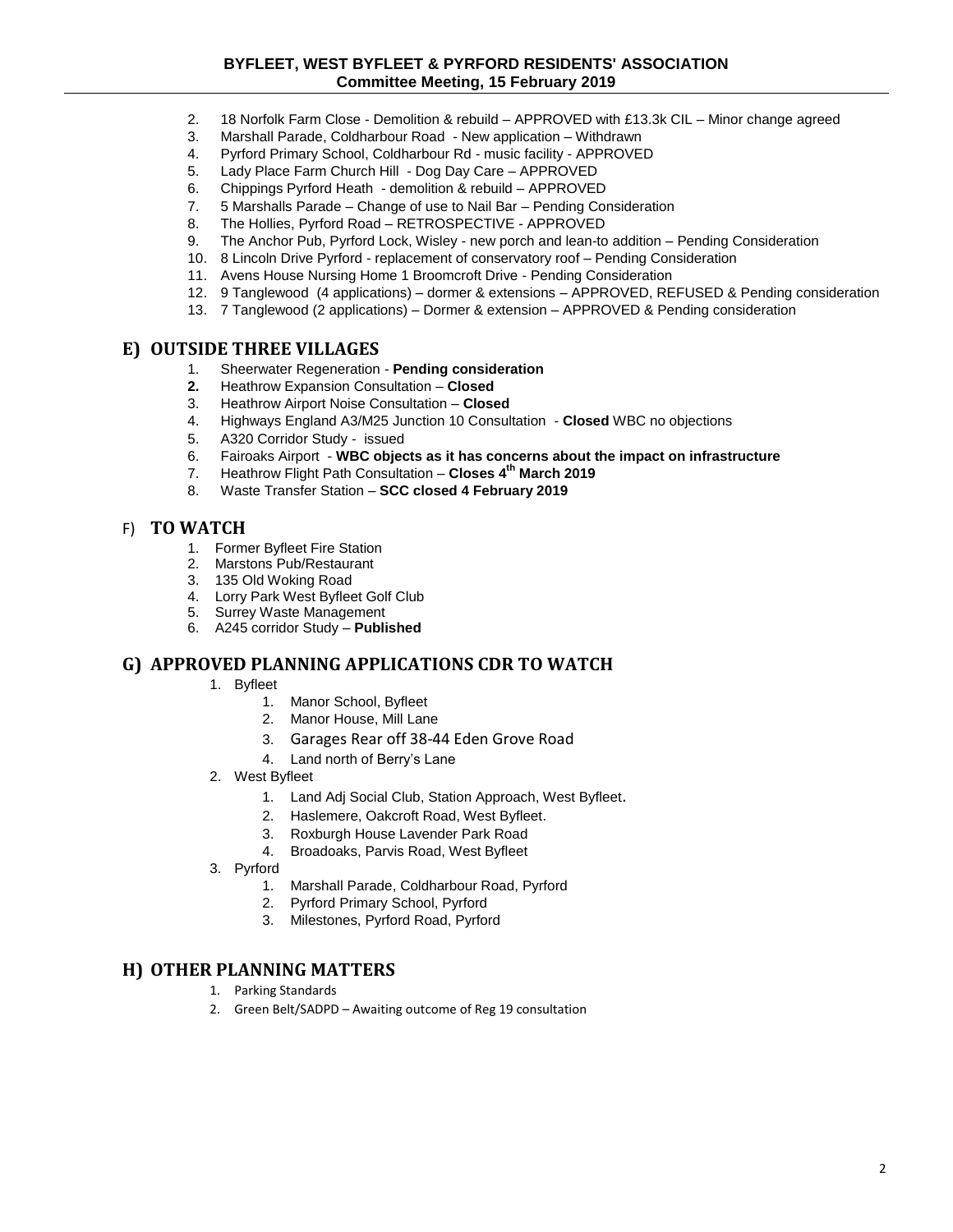## **Byfleet, West Byfleet and Pyrford Residents Association TREASURER'S REPORT February 11 2019**

For information, there follows Statement of Financial Affairs from 1/1/19 to the above date.

The year to date shows a deficit of £1146 for the year. This was anticipated due to the print costs of the first Resident, the member envelope printing (Street Rep cost) and the Forum grants. This was offset by a higher than usual subscription receipts for this time of the year.

We have received Subscriptions of £759 so far this year, of this £253 has been allocated to the members database, the remainder has been received by banking transfers. In the first week of members being able to pay by bank transfer, 37 have availed themselves of this opportunity (including one Woodham friend), these will be allocated to the database over the next few weeks. This is a pleasing response to the new arrangements. This excludes Ridgeway subs who are continuing to pay by bank transfer and we still have £180 probable error from last year to send back to them – Andy to advise).

We have issued £1170 of advertising invoices this year, £380 is outstanding none overdue. This shows good progress over last year, thanks to Isabelle.

Payment has been set up to Pyrford Forum and West Byfleet Forum for the quarter. From May '19 the rate will be based on RA membership as at  $31/12/18$ . Byfleet Forum will be eligible for the grant on the same basis when their Plan has been adopted. I would propose that although Byfleet have not quite brought their plan to fruition that we start their grant from 15/5/19 provided they commit to introducing the same, or substantially similar, constitution as WBNF and PNF and agree to the same Funding Agreement. The new quarterly grants based on membership information provided so far will be Pyrford £347.25, West Byfleet £240.25 and Byfleet £233.75, P&WB somewhat less than last year because of

the drop in paid membership currently reported.

Issues.

- 1 I have made progress on dual authorisation of online payments and hope to introduce formally in the very near future. We need to establish online use by the other authorised personnel.
- 2 I have not forgotten the issue of charitable status and gift aid. However, I do not think we can make much progress on this until we formally establish the relationship between the RA and the three fora and their related remit. It may also be worth discussing some organisational restructuring to save overhead costs whilst maintaining independence. If the four committees are in agreement - this might need the help of a friendly lawyer!
- 3 We have put aside some funds for a potential challenge to the legal validity of WBC attempting to dispose of part of the Recreation Ground and acting ultra vires. However, WBNF have volunteer lawyers assessing the situation so we may not need to spend this.

Keith Creswell 11/02/2019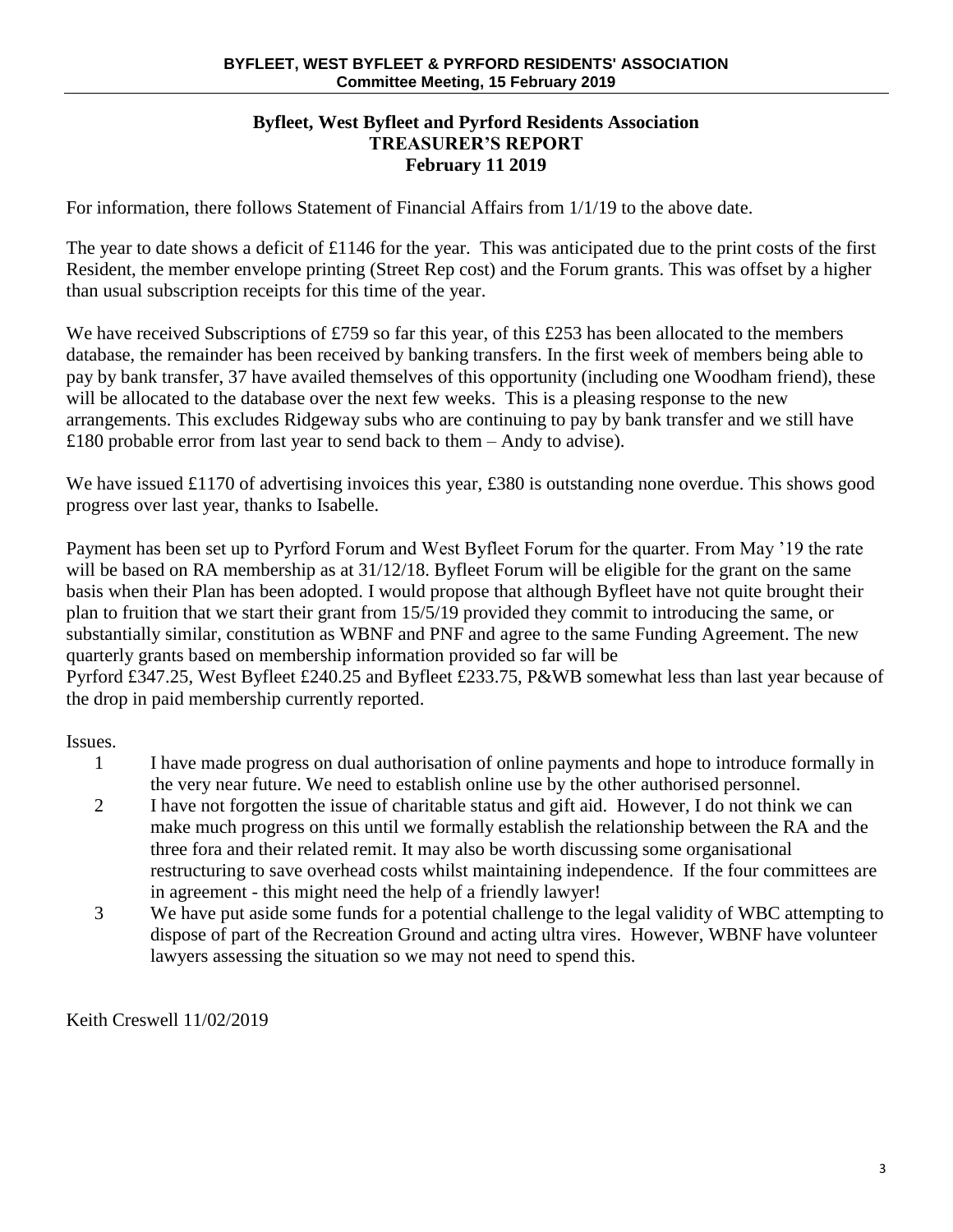## **BYFLEET, WEST BYFLEET & PYRFORD RESIDENTS' ASSOCIATION Committee Meeting, 15 February 2019**

# **Byfleet, West Byfleet & Pyrford Residents Association**

| to                  | 11 February 2019                           |                             |                   |
|---------------------|--------------------------------------------|-----------------------------|-------------------|
|                     |                                            | Year to date                |                   |
| <b>INCOME</b>       |                                            | £                           | £                 |
|                     | <b>Subscriptions and member donations:</b> |                             |                   |
|                     | <b>Byfleet</b>                             | 15                          |                   |
|                     | West Byfleet                               | 68                          |                   |
|                     | Pyrford                                    | 170                         |                   |
|                     | Subscriptions not                          |                             |                   |
|                     | allocated                                  | 506                         |                   |
|                     | 2020 paid in 2019                          | $\mathbf 0$                 | 759               |
|                     |                                            |                             | 790               |
|                     | <b>Advertising</b><br><b>Bank Interest</b> |                             | 0                 |
|                     | <b>Donations</b>                           |                             | 0                 |
|                     | <b>Other</b>                               |                             | 0                 |
|                     | <b>Total Income</b>                        |                             | 1549              |
|                     |                                            |                             |                   |
| <b>EXPENDITURE</b>  |                                            |                             |                   |
|                     | The Resident                               |                             | 1398              |
|                     | <b>Committee Expenses</b>                  |                             | 75                |
|                     | <b>Street Rep Drop Ins</b>                 |                             | 408               |
|                     | Room Hire not Comm.                        |                             | 0                 |
|                     | <b>AGM</b>                                 |                             | 0                 |
|                     | Fetes                                      |                             | 0                 |
|                     | Display/Equipment                          |                             | 0                 |
|                     | Donations:                                 |                             | 0<br>*<br>$\star$ |
|                     | <b>Community Support</b>                   |                             | 0                 |
|                     | Insurance<br>Postage, Stationery &         |                             | 0                 |
|                     | Printing                                   |                             | 0                 |
|                     | Sundries/Losses                            |                             | *<br>0            |
|                     | Database/Web Expenses                      |                             | 45                |
|                     | Mileage/Parking                            |                             | 0                 |
|                     | Forums - Pyrford                           | 419                         |                   |
|                     | - Byfleet                                  | 0                           |                   |
|                     | - West Byfleet                             | 351                         |                   |
|                     |                                            |                             | 769               |
|                     | <b>Total Expenditure</b>                   |                             | 2695              |
|                     | Surplus/(Deficit)                          |                             | $-£1,146$         |
| Opening Cash        |                                            |                             | 22896             |
|                     | Surplus/(Deficit)                          |                             | $-1146$           |
| <b>Closing Cash</b> |                                            |                             | £21,750           |
|                     | Analysis of Cash                           | <b>Current Account</b>      | 368               |
|                     |                                            | <b>Collections Accounts</b> | 506               |
|                     |                                            | Dep                         | 5861              |
|                     |                                            | 32Day deposit               | 15015             |
|                     |                                            |                             | £21,750           |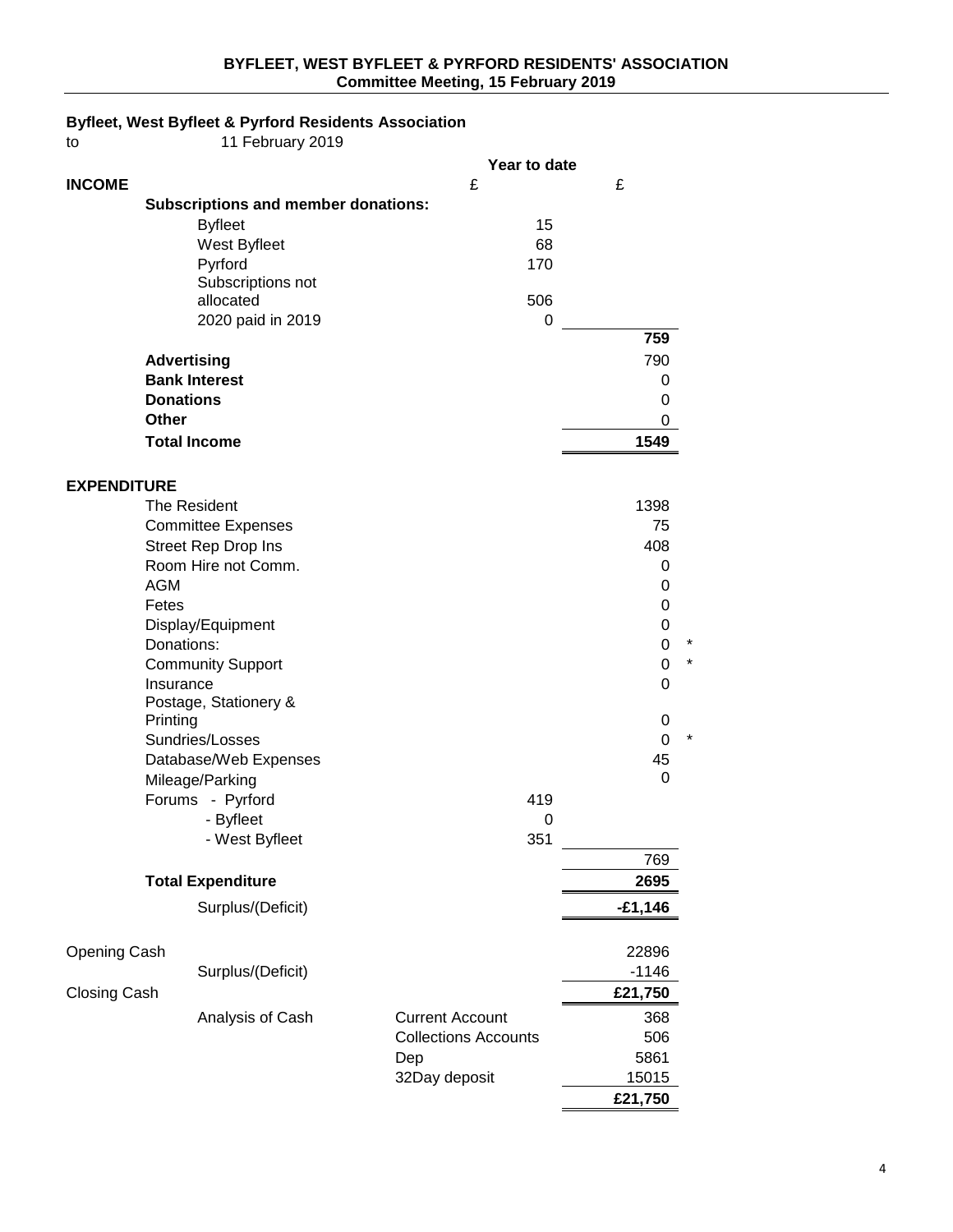# **MEMBERSHIP REPORT FEBRUARY 2019 (15 February 2019)**

**(As at 11 February 2019)**

# **KEY POINTS**

The membership has dropped by 607 (21.3%) from 2,850 at  $31<sup>st</sup>$  December 2018 to 2,243. Some 2019 subs have been collected but all have yet to be entered into database Some electronic payments have been received

# **MEMBERSHIP 2019 YEAR**

The reports run on 11 February show a reduction of 607 in the membership base from the 2018 year end position of 2,850 to 2,243, a slight increase in the month as various issues were addressed. The number by shown by village are below:-

| <b>Village</b> | <b>Dec-18</b> | Jan-19 | <b>Feb-19</b> | <b>Month Change</b> |
|----------------|---------------|--------|---------------|---------------------|
|                |               |        |               |                     |
| <b>Byfleet</b> | 751           | 549    | 551           |                     |
| West Byfleet   | 896           | 592    | 626           | 34                  |
| Pyrford        | 1,192         | 1,046  | 1,057         | 11                  |
| Other          | 11            | 8      | 9             |                     |
|                | 2,850         | 2,195  | 2,243         | 48                  |

The amounts recorded as collected are by village:-

| <b>Village</b>      | <b>Dec-18</b> | Jan-19                   | <b>Feb-19</b> | <b>Month Change</b> | <b>Feb-18</b> |
|---------------------|---------------|--------------------------|---------------|---------------------|---------------|
|                     |               |                          |               |                     |               |
| <b>Byfleet</b>      | 2,526         | $\overline{\phantom{0}}$ | 15            | 15                  |               |
| <b>West Byfleet</b> | 2,961         | -                        | 73            | 73                  |               |
| Pyrford             | 5,045         | $\overline{\phantom{0}}$ | 165           | 165                 | 215           |
|                     | 10,532        | $\blacksquare$           | 253           | 253                 | 215           |

Some of these expired households have valid emails and these have been suppressed from email communications.

The analysis by village is:-

| <b>Emails expired memberships</b> |    |
|-----------------------------------|----|
| <b>Byfleet</b>                    | 25 |
| Pyrford                           |    |
| West Byfleet                      | 17 |
|                                   | 40 |

# **STREET REP DROP IN**

The date for the 2 February 2019 is below:-

| <b>Village</b> | <b>Street Reps</b> | <b>Collected</b> | %   |
|----------------|--------------------|------------------|-----|
| <b>Byfleet</b> | 48                 | 12               | 25% |
| West Byfleet   | 54                 | 24               | 44% |
| Pyrford        | 43                 | 19               | 44% |
|                | 145                | 55               | 38% |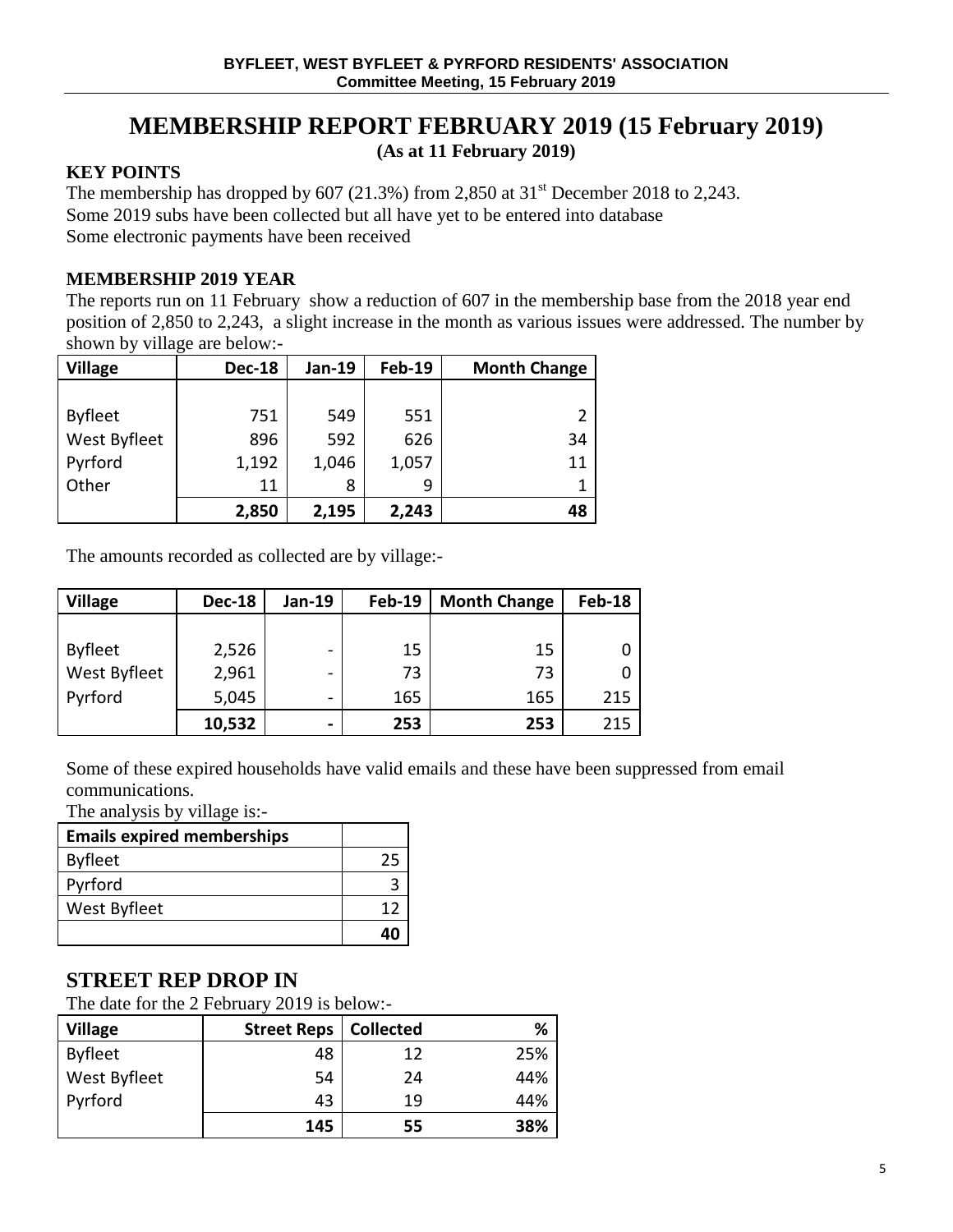| <b>Number</b>  | 02/02/2019<br><b>West Byfleet</b> | 13/10/2018<br>Pyrford | 19/05/2018<br><b>Byfleet</b> | 17/02/2018<br><b>West Byfleet</b> | 07/10/2017<br><b>Byfleet</b> |
|----------------|-----------------------------------|-----------------------|------------------------------|-----------------------------------|------------------------------|
| <b>Byfleet</b> | 12                                | 18                    |                              | 24                                | 6                            |
| West Byfleet   | 24                                | 16                    |                              | 9                                 | 3                            |
| Pyrford        | 19                                | 19                    |                              | 24                                | 25                           |
|                | 55                                | 53                    | $\bf{0}$                     | 57                                | 34                           |
| %              |                                   |                       |                              |                                   |                              |
| <b>Byfleet</b> | 25%                               | 33%                   |                              | 56%                               | 12%                          |
| West Byfleet   | 44%                               | 24%                   |                              | 14%                               | 5%                           |
| Pyrford        | 44%                               | 43%                   |                              | 56%                               | 58%                          |
|                | 38%                               | 32%                   | 0%                           | 31%                               | 22%                          |
|                |                                   |                       |                              |                                   |                              |

The data for the last few drop-ins is below for comparison:-

# **MEMBERSHIP DATABASE EMAIL COMMUNICATIONS**

In 2018 24 emails were sent out.

In 2019 1 email has been sent out.

Keith Creswell has been trained how to use Mail chimp

The statistics so far are:-

|              | 2018   | 2019  | <b>Totals</b> |
|--------------|--------|-------|---------------|
| No Sent      | 21,911 | 1,018 | 22,929        |
| Bounced      | 1,028  | 24    | 1,052         |
|              | 4.7%   | 2.4%  | 4.6%          |
|              |        |       |               |
| Delivered    | 20,883 | 994   | 21,877        |
|              | 95.3%  | 97.6% | 95.4%         |
|              |        |       |               |
| Opened       | 13,295 | 677   | 13,972        |
|              | 63.7%  | 68.1% | 63.9%         |
|              |        |       |               |
| Clicked      | 1,911  | 45    | 1,956         |
|              | 9.2%   | 4.5%  | 8.9%          |
|              |        |       |               |
| Unsubscribed | 33     | 0     | 33            |
|              | 0.2%   | 0.0%  | 0.2%          |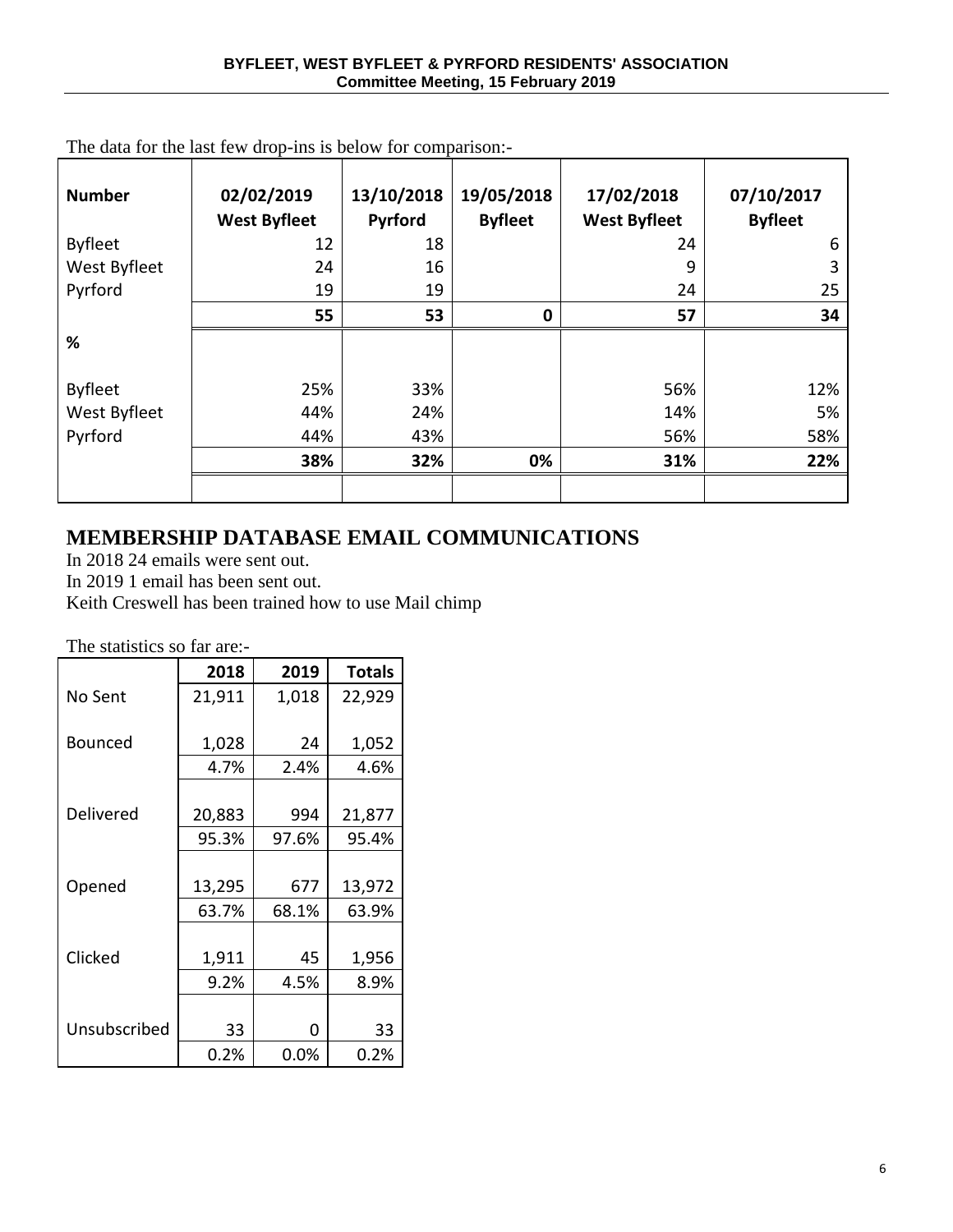### **PYRFORD CDR REPORT - 15 FEBRUARY 2019**

# **Pyrford Street Reps**

A few vacancies still exist

# **Marshalls Parade**

Even though the garage block behind the parade was demolished in late December 2017 and work started in late March to prepare for foundations, progress though is relatively slow. Work seems to be ever starting and then stopping.

A new planning application was received in July 2018 which was subsequently withdrawn due to the small size of the proposed one bedroom apartments. A revised application was received in August 2018 which proposes changes to the internal arrangements but not to the external mass. On the ground floor, the single retail unit is split into two and the accommodation above increases from 4 to 5 flats; on the first floor the 2 two bedroom flats become 1 x 2 bedroom flat and 2 x one bedroom flats but the second floor remains at 2 two x bedroom flats. This application was withdrawn in late 2018. The indications are the construction should be finished by Mid-summer 2019.

A planning application has been received to change the planning use of vacant unit to a Nail Bar which is

still pending consideration. The work has started to change unit.

The coffee shop and bakery has recently changed ownership.

# **Significant Planning Applications**

Two planning applications in Tanglewood Close – number 7 & 9 have been interesting, both concerning dormer windows and permitted development rights. For number 9 there have been four separate applications and for number 7 two.

## **Double Yellow Lines**

Following the latest SCC Parking Review, yellow lines have come to Pyrford Village. Yellow lines have been painted outside the Church exit, at the top of Engliff Lane and around Marshall Parade.

**Andy Grimshaw CDR Pyrford**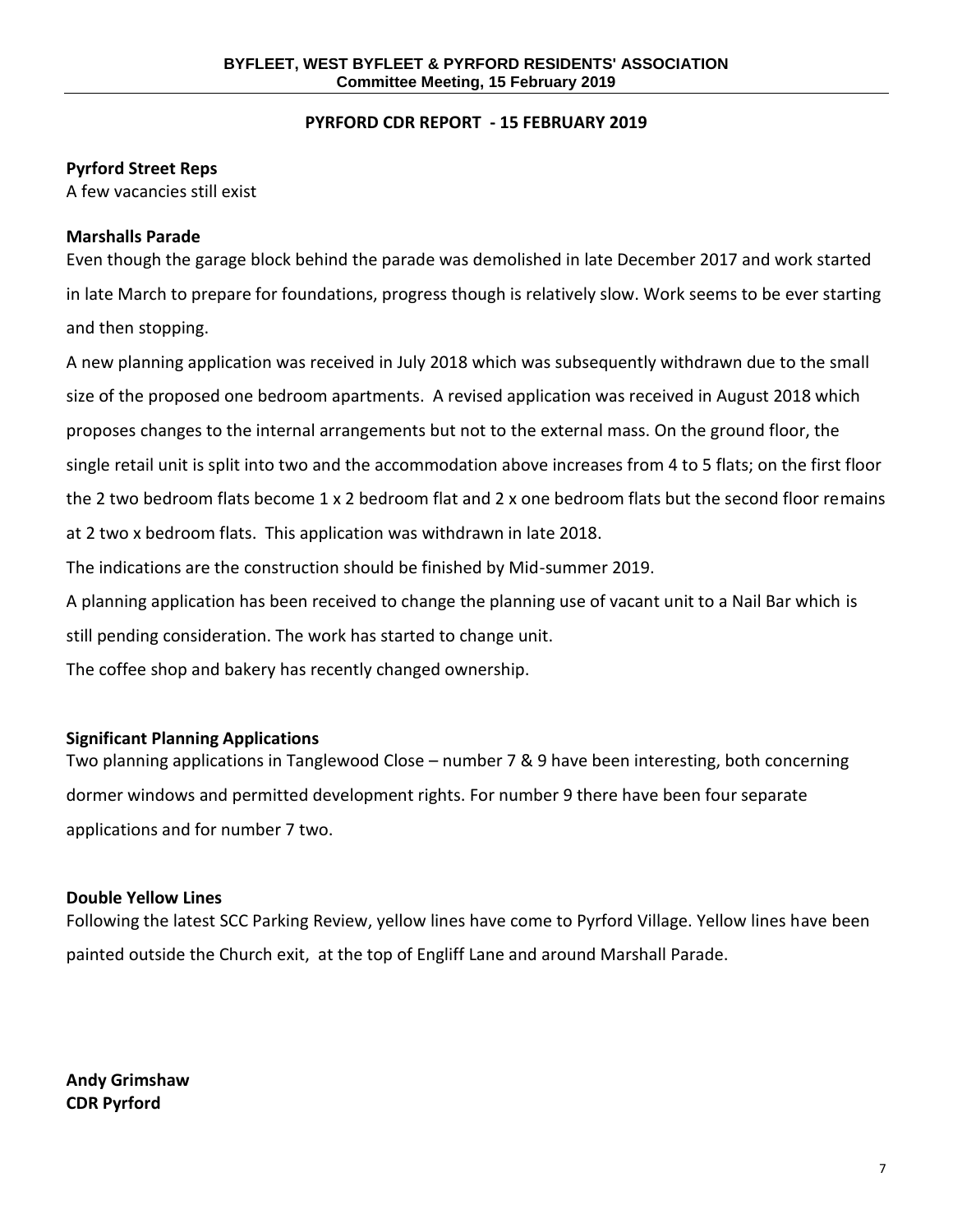# **BWBPRA Committee Meeting 14.02.2019 Byfleet Report 13.02.2019 v1.0**

RA CDR Byfleet- Eleanor Grady RA Deputy CDR Byfleet – Jean-Pierre Frossard

# **RA Membership/Role Change news**

The AMO role remains formally open. Lisa Graae is kindly continuing to fulfil the role in the meantime.

# **RA Subscriptions/ Street Reps/Drop-in**

Subscriptions: We are aware that some SRs have started collecting subs. Street Reps: 1 new SR inducted 12.02.2019 for Studland Road. New job descriptions handed over and explained.

Drop-In : Attended by more Byfleet SRs than the October Drop-In.

# **Events since last report:**

13.02.2019 : Methodist Church Briefing Interviews re future use of church building EG was invited to attend to represent the RA/ input as a Byfleet resident. Interviews arranged by the Methodist Leadership Team and led by CPL Chartered Architects. Opinion gathering from a wide section of the community regarding future use of the building for faith outreach and community cohesion. Very positive.

# **Village Matters**

Action taken by CDR relating to planning: Comments sent by CDR and information shared with BNF: Chertsey Road – Demolition and In-fill

Wintersells Industrial Estate Recycling application

2A Brewery Road – Retrospective application. Discussed with Street Rep. SR/CDR communicated with residents in Brewery Road and Mowbray Avenue.

Other areas of concern to watch:

SADPD, Muddy Lane Consultation , Manor Farm School Demolition and trees, Byfleet Recreation Ground Tennis Court, Manor House Mill Lane.

**Parking outside Binfield Bakery** and bathroom shop opposite on double yellow lines. Very dangerous for residents at this junction especially between 12h00 and 14h00 when vans park on both sides to collect lunch from the bakery. Enforcement needed.

**Potholes** – Those which have been superficially filled w.c 07.01.2019 in Hart Road are holes again. Other roads have deep potholes too.

Gas Works (Autumn 2018) damage to verges in Church Road. Now levelled and grass seed sown.

# **Upcoming events/ Society News**

 $21.02.2019$  and  $21.03.20198.15$  p.m. St Mary's Community Centre – Byfleet Heritage Society Talks 01.03.2019-03.03.2019 80<sup>th</sup> Anniversary Events Byfleet Methodist Church.

# **A.O.B.**

There is a need to clarify with Byfleet Village Hall Admin staff how post received for the RA should be handled.

EMG/JPF 14.02.2019